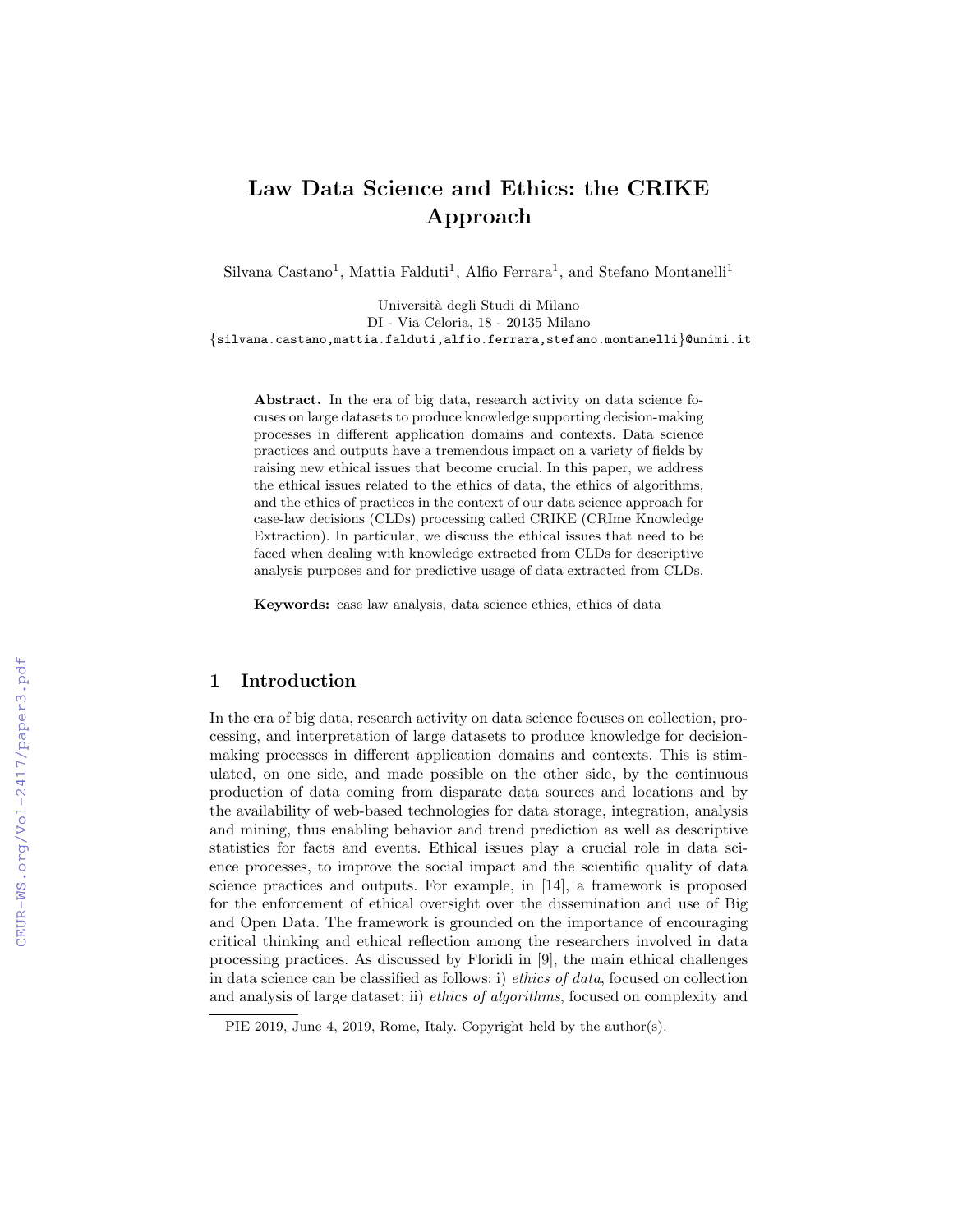autonomy of algorithms, and iii) ethics of practices, addressed to draft ethical framework to shape professional codes, strategies and policies. On this ground, in the paper we address ethical issues in the context of our data science approach for case-law decisions (CLDs) processing called CRIKE (CRIme Knowledge Extraction). The CRIKE approach has been conceived for processing large datasets of CLDs coming from diverse law sources (e.g., first grade, Court of appeal) to automatically discover applications of legal abstract term's in court's decision texts. CRIKE relies on the LATO ontology where abstract terms and decision verdicts are formally defined by means of concepts and relations. A detailed description of the LATO ontology design and of the CRIKE knowledge extraction processes is provided in [5]. The CRIKE process workflow covers all the phases of a conventional data science process: i) data collection, where CLDs are collected and stored in digital format for subsequent analysis, ii) knowledge extraction, where CLDs texts are processed to extract knowledge in form of relevant terminology corresponding to the concepts in the LATO ontology, iii)target-oriented practices, where knowledge extracted from CLDs can be exploited both for descriptive analysis purposes by classifying CLDs and for predictive usage of CLDs by enforcing learning procedures.

Ethical issues of different nature and different impact and implications are involved in processing CLDs using CRIKE. As a general consideration, we observe that CLDs involve individuals like judges, ascribed/accused people and possible other individuals intervening in the crime description (e.g., witnesses). Prominent ethic issues in processing of CLDs should thus avoid: i) violation of individual privacy as well as prohibited secondary uses of personal data; ii) individual classification based on data revealing racial or ethnic origin, political opinions, religious or philosophical beliefs, as well as trade union membership, genetic and biometric data, data concerning health or data concerning sex life or sexual orientation; iii) unfair of prediction algorithms concerning CLDs analytics approaches focused not only on pure data analysis, but also on court's outcomes prediction, judges profiling and automatic legal decision's making. For example, an ethical issue envisaged in [26] is propensity, that is, on the basis of prediction about what people were likely to do, what could/should be done to prevent. As discussed in [26], what if big data analytics predict that a certain person has a likelihood of 95% to being involved in domestic violence? An ethical issue here has to do with the ethical role of those setting the threshold and the data scientists writing the algorithm that calculates the chance based on the observation of certain variables available in the underlying dataset.

After describing the overall CRIKE process workflow (Section 2), goal of the paper is to provide a finer classification of ethical issues involved in the CRIKE process workflow by referring to the classification introduced in [9] and its actualization in the framework of the CRIKE (Section 3). Finally, we conclude by discussing our future work (Section 4).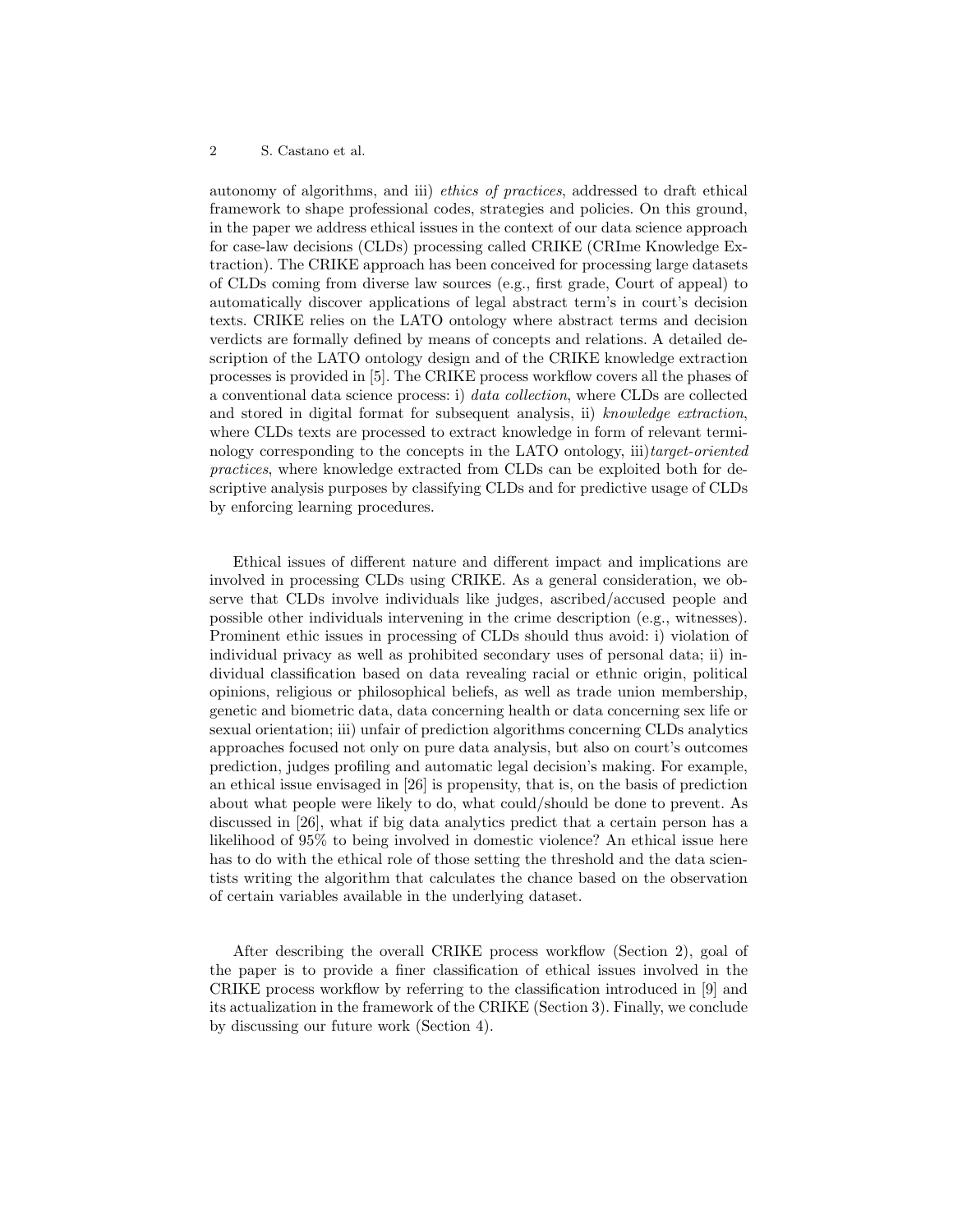## 2 The CRIKE approach to Case-Law Decisions Processing

The CRIKE approach to CLDs processing is articulated in six main activities as shown in Figure 1. The Collection of CLDs activity is devoted to the tasks/procedures used for acquiring and preprocessing CLDs from a qualified source, like for instance the Court of Milan. Usually, in the Italian context, CLDs are provided in form of images of the paper documents. The quality of these documents is highly variable. Thus OCR and other ad hoc solutions for data cleaning are required to obtain a pure text version of each CLD toghter with a limited set of metadata (including a CLD identifier and the date). In the Storage of CLDs activity, digital documents are stored in a database. In CRIKE, we exploit MongoDB to store for each CLD, the raw text, the available metadata, as well as the sentences and single words obtained from sentence and word tokenization of the raw CLD text.



Fig. 1. The CRIKE approach to CLDs processing

CRIKE is based on the LATO ontology which drives the process of knowledge extraction from CLDs. The third activity is the LATO ontology design, with the goal of conceptualizing legal concepts and related controlled vocabulary. Then, working with LATO and with the contents of the CLD database, we extract knowledge from the CLDs (Ontology-based knowledge extraction activity). Goal of this activity is to retrieve occurrences of the legal concepts as they are defined in LATO within the CLD document collection and to extract relevant terminology used by the judge to articulate those concepts in each specific CLD. Knowledge extracted from CLDs constitutes the input for subsequent activity of CLDs classification (Fig.1.5). The goal is to classify CLDs according to the concepts of interest in LATO, to measure the relevance of terms extracted from CLDs text with respect to LATO concepts, and to associate terminology with the final decision of the judge. This activity is the basis for calculating a degree of correlation between terminology, concepts, and decisions. According to this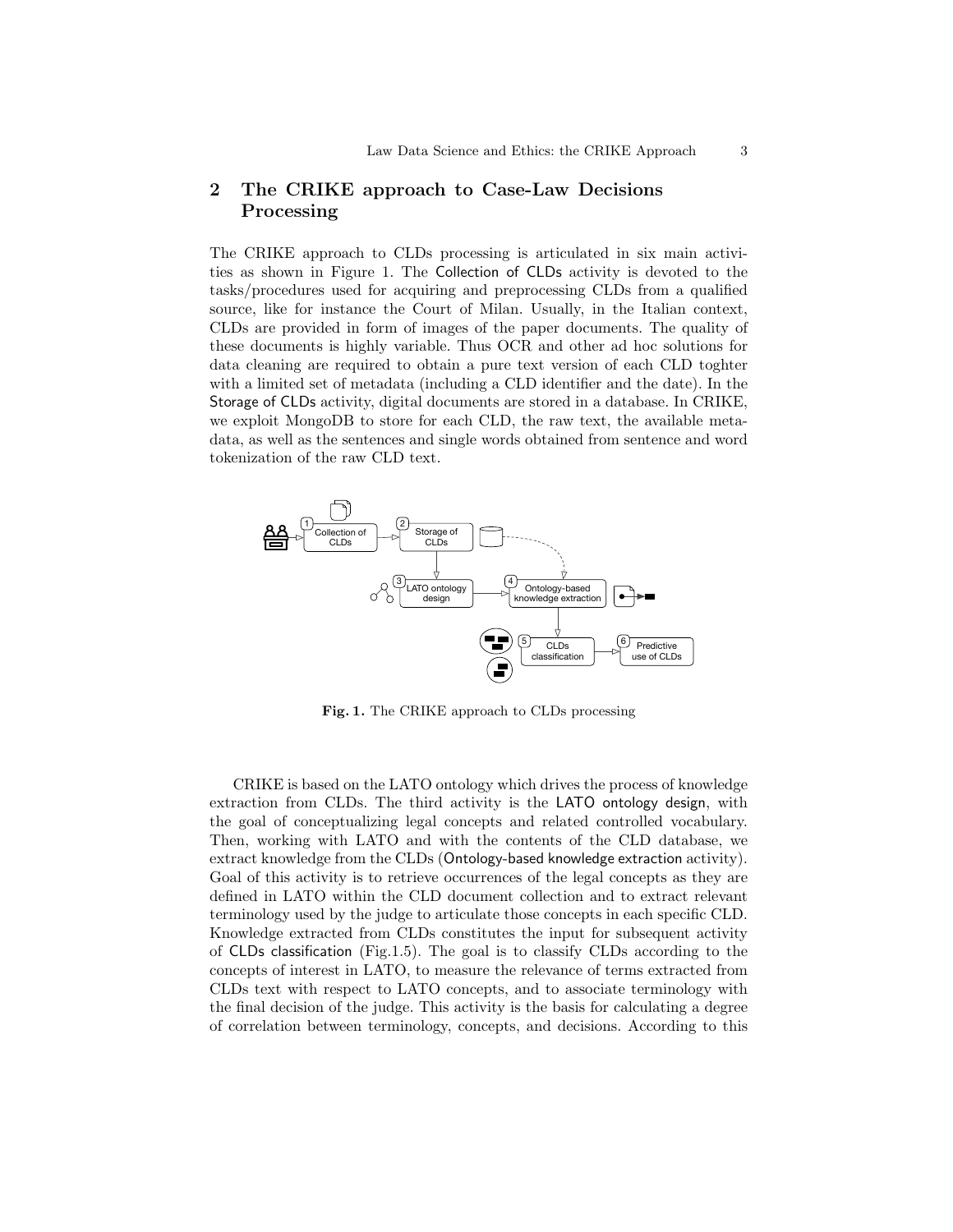analysis, it is then possible to enforce learning procedures to make a predictive use of CLDs with respect to specific legal concepts (Predictive use of CLDs). Both activities 5 and 6 are target-driven in that classification and predictive use of CLDs are customized according to the final use of CLDs data (e.g., to study the interpretation given by courts to a specific legal concept, predict a decision given some facts).

## 3 Dealing with ethics in CRIKE

To highlight and discuss ethical issues in processing CLDs, we map the data science ethics framework proposed by Floridi in [9], on the CRIKE activity workflow resulting in the three-layer framework shown in Fig.2): i) *ethics of* data, involving ethical issues related to collection and analysis of large CLDs dataset; ii) *ethics of algorithms*, involving ethical issues related to complexity and autonomy of CRIKE algorithms, and iii) ethics of practices, more strictly related to ethics in target oriented classification and prediction activities of CRIKE.



Fig. 2. Three-layer framework of CRIKE ethical issues

#### 3.1 Ethics of data

Ethics of data primarily refers to the source providing data as well as to the procedures used for data acquisition and storage. In terms of data acquisition, working in the legal domain, in particular the Italian legal domain, imposes us to acquire data from a specific, secure and certified source. Both laws and CLDs have an institutional creator which should be accessed by directly interacting with the public administration offices in order to acquire genuine data in terms of data format and completeness. In CRIKE, we process CLDs obtained directly by the involved Courts (the Court of Milan and the Court of Appeal). The direct access to the administration databases guarantees the institutional provenance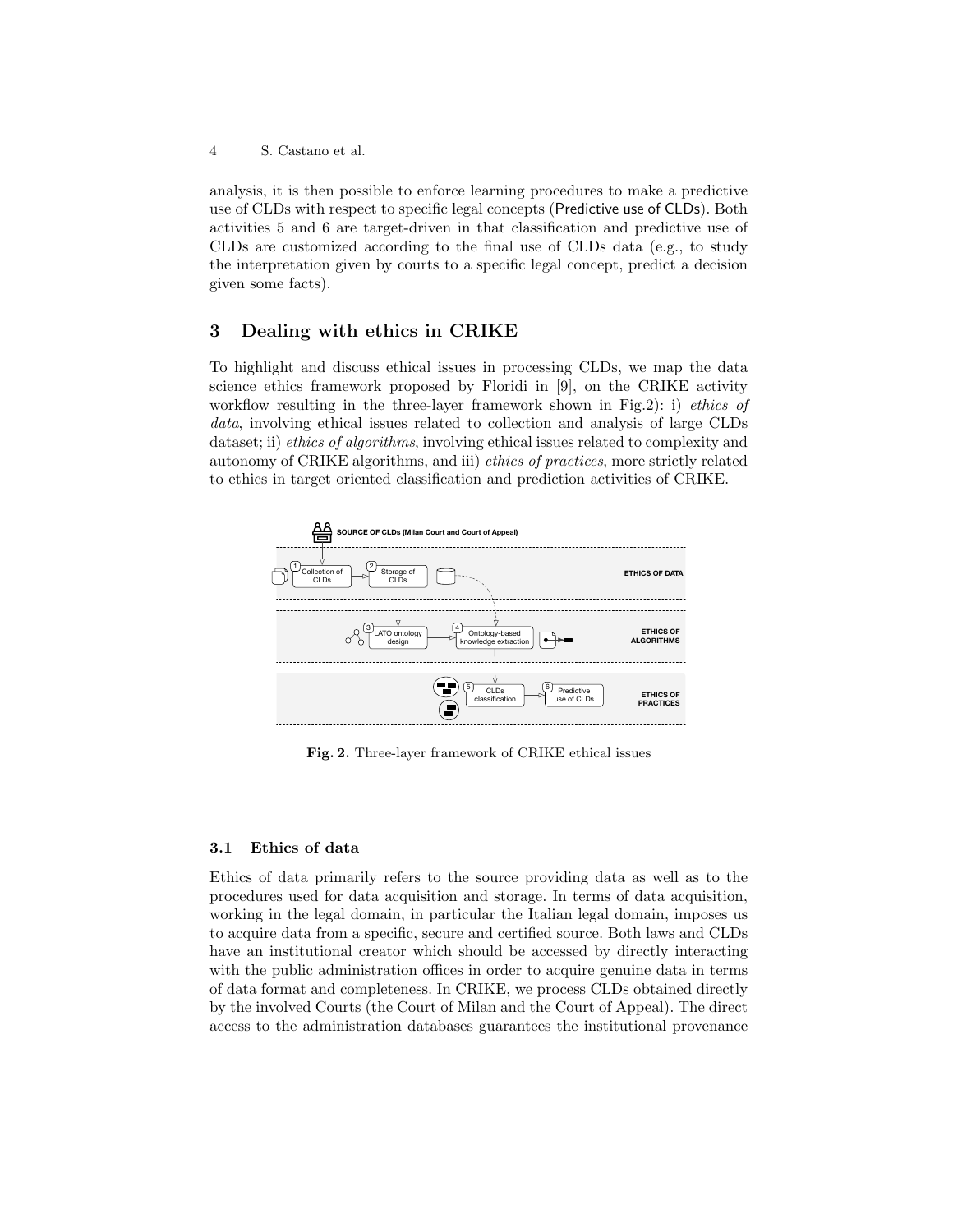of data as well as their integrity. A second relevant issue concerning ethics of data involves personal data. In particular, criminal CLDs may contain three different categories of personal data, namely (i) identification data, (ii) special categories of personal data and (iii) criminal records. Identification data are defined by the General Data Protection Regulation (GDPR) as those data describing an identifiable person [7]. Special categories of personal data are described at paragraph 9 of the GDPR as "those data revealing racial or ethnic origin, political opinions, religious or philosophical beliefs, as well as trade union membership, genetic and biometric data, data concerning health or data concerning sex life or sexual orientation". Criminal records are the records concerning a person's criminal history. This last category of personal data is protected at paragraph 10, where GDPR specifies that "access to those data is permitted only under the control of an official authority or when the processing is authorized by European Union or Member State law". The aim of the regulation is to protect personal data against illicit handlings. In particular, main ethical issues related to CLDs acquisition and storage concern the risk associated both to the privacy of groups of people and to re-identification of individuals. Specifically, the risk associated with groups regards the possibilities to combine data and groups of individuals, for example, by committed crime, by race or nationality, by spoken language or dialect, by age or gender. These activities could violate groups privacy and could permit re-identification through inference [8]. Concerning re-identification of individuals, the main risk is to violate the right of being forgotten, as drafted in [4]. These issues are faced in different research fields. For example, [3] presents an estimation of re-identification risk for data sharing policies of the Health Insurance Portability and Accountability Act (HIPAA) Privacy Rule, as well as an evaluation of the risk of a specific re-identification attack using voter registration lists. In general, uncontrolled re-identification risks can conduct to a dangerous information control loss and privacy violation, due to the fact that information privacy concerns specifically the capacity of an individual to maintain control of his or her information [25]. Since privacy regulation is based on the notion of meaningful consent, having trust in data acquisition and processing is a crucial issue [22]. In particular, the topic of privacy in accessing individual criminal history information is addressed in [12], where the authors define policies for providing public access to individual criminal records in Spain and the USA, considering access to court records, protection of honor, privacy and personal data, free speech and rehabilitation. In this context, CRIKE is compliant with the privacy regulation in that it is conceived to detect exclusively legal concepts inside the CLDs and to group the CLDs by legal concepts and their application. Secondly, we want to extract legal knowledge by automatically considering the verdicts. In other terms, we consider only legal terminology and crime argumentation. Our goals are not related to personal data, directly or indirectly. Knowledge extraction and text mining activities are only related to find legal concepts application and how they are expressed by judges inside various CLDs. Moreover, due to the particular type of data and the agreement we signed with the involved Court administrations, our dataset is closed and it cannot be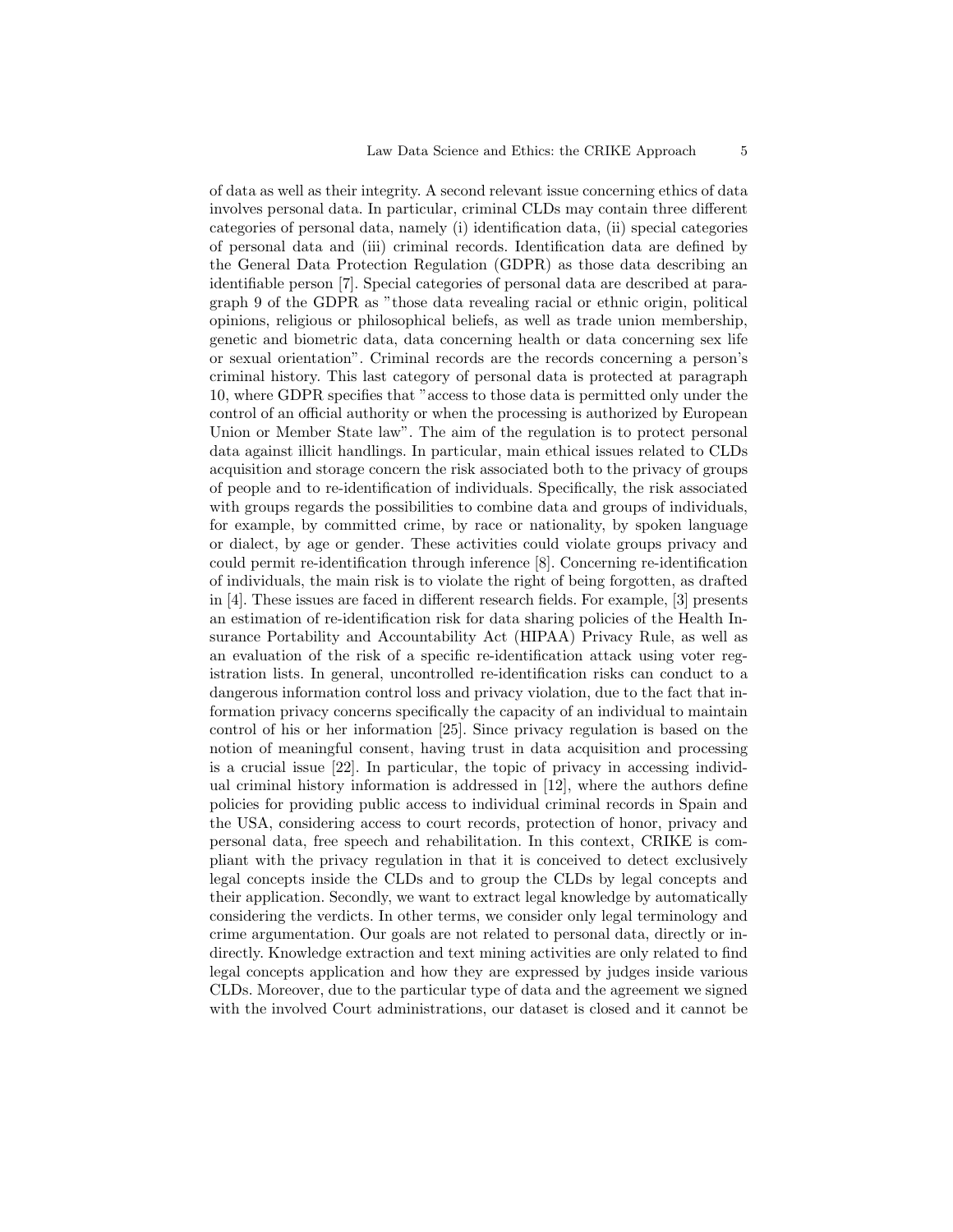shared nor published. The CLDs database is protected against external attacks, in that it is stored on stand alone machine accessed only by a restricted number of authorized researchers with given time restrictions. These restrictions were mandatory to sign the agreement with the involved public administration offices, for CLDs acquisition and use. We note that our dataset avoids the group privacy issues in that we obtained a whole set of CLDs, rather than only selected CLDs targeted to a specific topic/objective to be analysed, like for instance all CLDs related to a specific crime or to a specific group of crimes.

#### 3.2 Ethics of algorithms

The ethical issues related to design and implementation of algorithms that elaborate criminal data are transparency, accountability and discrimination. First, in terms of transparency, the risk is to use or implement processes and algorithms that are unclear, incomprehensible and unrepeatable [24]. Transparency is related to the concepts of accessibility and comprehensibility of information, as reported in [21, 24]. Real-world algorithmic decision-making processes designed to maximize fairness and transparency are described in the Open Algorithm (OPAL) project [15]. Transparency itself is insufficient, on one side, because companies would not reveal and disseminate proprietary algorithms not to lose their competitive edge, and on the other side, because of the so-called transparency paradox [19]. This refers to the fact that, it is clear what machine learning algorithms do in taking decisions about, for example, credit, medical diagnose, personalized recommendations, advertising or job opportunities, but it is still less clear how these decisions are taken [23]. This issue is directly related to accountability, which is the problem of associating the blame for problems and errors of very complex systems to specific individuals [13, 17].

A further issue to be addressed is how and to whom to enforce accountability for discriminatory outcomes of data analysis. Handling criminal data means in fact to face the risk of associating a criminal behavior with groups of individuals on the basis of their race, religion, cultural background, language, age or gender. An example of data mining discriminatory outcome in ranking job candidates is described in [2]. Authors demand caution in the use of data mining techniques and they advocate that this should be part of a comprehensive set of strategies for contrasting discrimination in the workplace and for promoting fair treatment and equality. Other interesting contributions on this issue are the idea of Classification with No Discrimination (CND) [10] and the proposal of a guideline for researchers and anti-discrimination data analysts on concepts, problems, application areas, datasets, methods, and approaches from a multidisciplinary perspective, as presented in [20]. A discussion of algorithm fairness issues on criminal data analysis and racial disparities, in particular focusing on the problem of designing an algorithm for pretrial release decisions, is given in [6]. Since CRIKE knowledge extraction enforces an ontology-based approach with LATO, we comply with the need of transparency in terms of comprehensibility and human intervention. In particular, we decided to base the process of knowledge extraction mainly on quite simple functionalities for searching LATO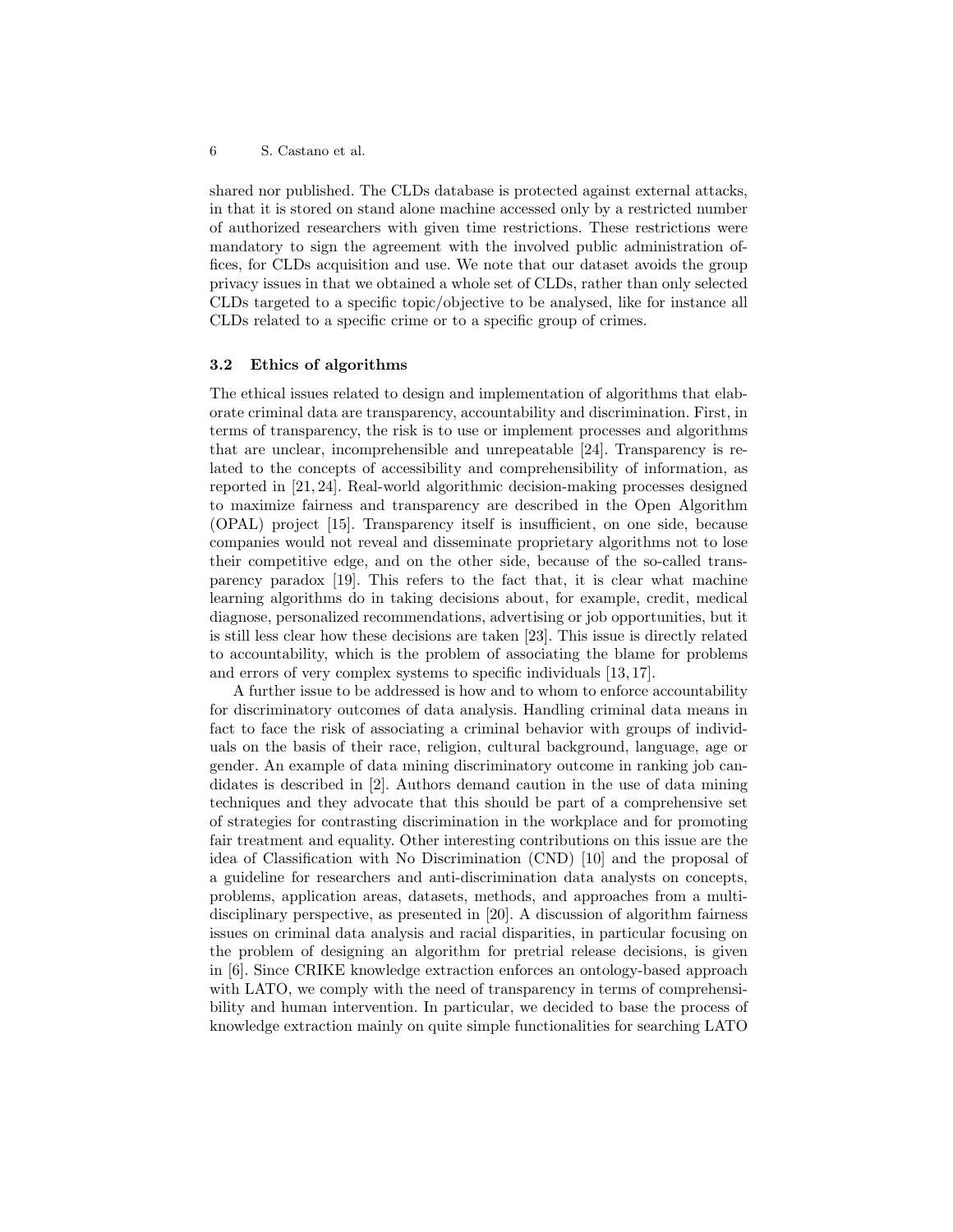terminology within the CLDs documents in order to guarantee a transparent and easily repeatable process. We handle CRIKE accountability issues by arguing that LATO can be changed and modified directly by the designer, to influence CRIKE results. Moreover, the system is open and still under definition. Our goal is to preserve human intervention and direct control over the system behavior and over the achieved results. Furthermore, in order to avoid the reported discriminatory risks, we base knowledge extraction and classification processes only on general legal concepts and application, by considering for instance crime paragraph, article, verdict and the related terminology.

## 3.3 Ethics of practices

The issues concerning the ethics of practices are related to the use of the outcomes of data analysis. In particular, we need to face risks concerning anonymity and informed consent, secondary use, and data protection. Informed consent appears insufficient to solve ethical problems related to individuals privacy as discussed in [1], where authors point out how privacy and big data are simply incompatible without a definition of new approaches having anonymity has one of their primary goals since the design. In particular, they point out how anonymity is different from nameless and reachability. About secondary use, the aim is to ensure ethical practices fostering both the progress of data science and the protection of the right of individuals and groups, as pointed in [14]. An example of the question of privacy and secondary use of data in health research is given in [16] by considering three different levels: informed consent, anonymity, and public interest mandate. In health research, the reuse of clinical data is a fastgrowing field, recognized as essential to: i) realize the potentials for high-quality healthcare, ii) improve healthcare management, iii) reduce healthcare costs, and iv) perform effective clinical research ( [18]). In particular, one of the main issues in this field is the trade-off between the need of keeping personal data anonymous and the need of exploiting data to achieve results that could be useful for the citizens, according to the notion of public interest. An example is available in [11], where authors describe two court cases (appeared in US and UK) about selling prescription data and the related questions of what constitutes privacy and what public interest. Balancing privacy, public interest and open access raises ethical and juridical questions in the legal field as well, because Criminal Courts declare in their decisions what is forbidden and what is allowed. Thus, according to the European Court of Human Rights, criminal argumentation reported in CLDs has to be published, accessible, and known by individuals. CRIKE's results achieved so far are completely anonymized and do not report any personal or identifying data, because CRIKE works exclusively with legal concepts formalized in LATO. The CRIKE system has a scientific research aim only and it respects the GDPR rules for scientific research purposes. We mine CLDs in order to extract the legal argumentation and the juridical terms application, by considering the diffusion of the legal knowledge as a positive element. For these reasons, we aim at facilitating the access to legal knowledge without pursuing goals of judge profiling or similar.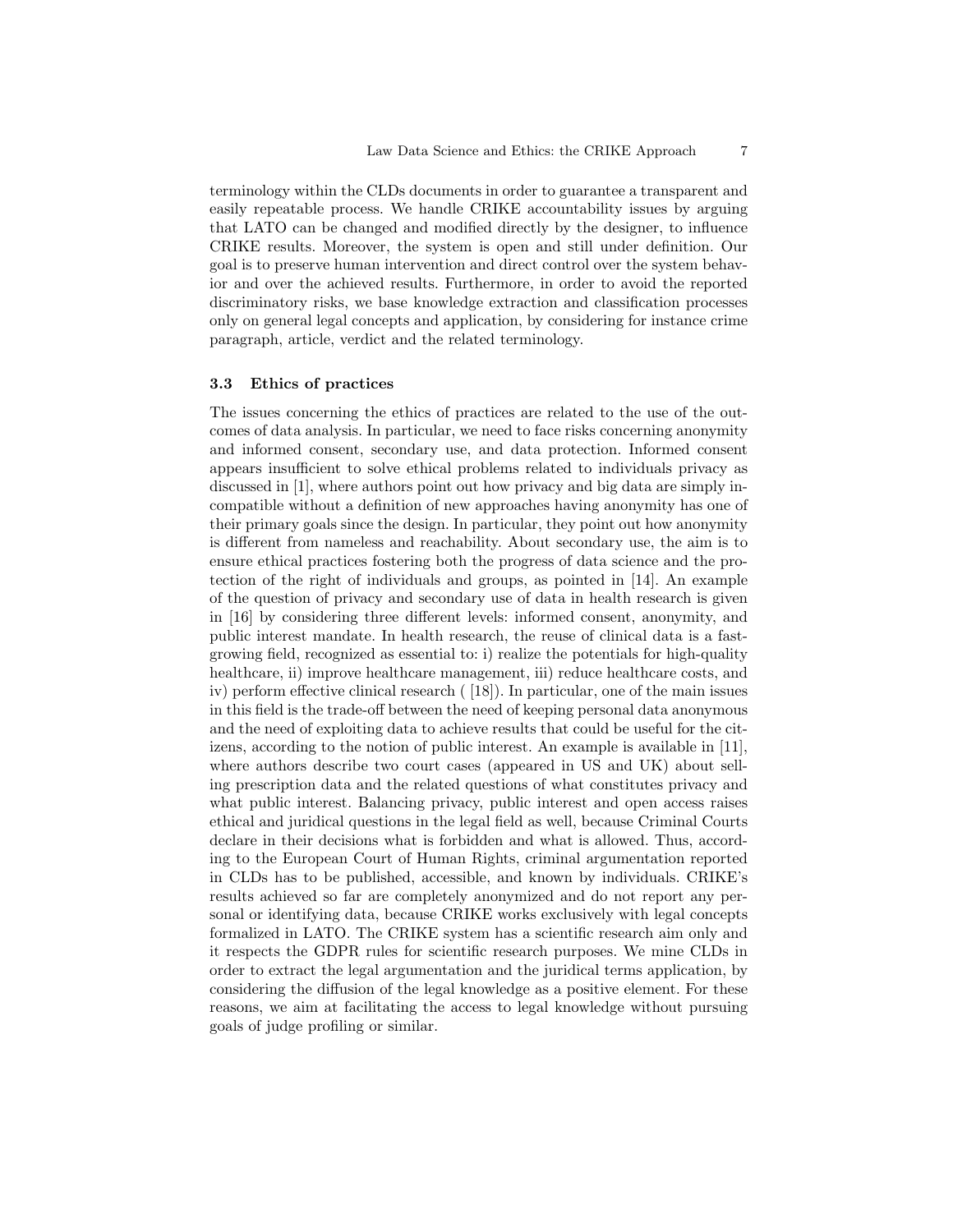### 4 Future work

Our work on CRIKE is ongoing. So far, we achieved first and promising results in automatically extracting and classifying CLDs terminology concerning drugrelated crimes. In particular, we focused on legal abstract terms formalization in LATO in thus context. In law articles, legal abstract terms represent something indeterminate that need a concrete application to be defined; examples of abstract terms are good faith, long-term cohabitation, or minor offense case, where what should be considered *good*, *long-term*, or *minor* requires a concrete interpretation by the Court in order to be defined. In this context, we defined a CRIKE process to detect concrete applications of legal abstract terms in CLDs and to determine how and where considered legal abstract terms are applied by judges in their legal argumentation. As discussed in the paper, CRIKE has been designed from the very beginning to be compliant with guidelines and regulations concerning the ethical issues in the field of data science. Our future work will keep this as a primary goal of CRIKE. In particular, we aim at evolving the LATO ontology to include further legal concepts and related terminology by systematically testing the capability of the system to detect and classify CLDs against them. Moreover, we aim at exploiting the use of machine learning techniques to automatically enrich LATO starting from the training set composed by the CLDs that have been classified through the ontology-driven approach, thus enforcing a bootstrapping mechanism where each cycle of knowledge extraction and classification is used to improve the ontology and the subsequent extraction cycle. Finally, we aim at studying the correlation between the concrete application of legal abstract terms and the final Court decision, in order to apply a predictive approach for determining an expected verdict given the concrete facts that are related to each specific legal concept of interest.

## References

- 1. Barocas, S., Nissenbaum, H.: Big Data's End Run around Anonymity and Consent, p. 44–75. Cambridge University Press (2014)
- 2. Barocas, S., Selbst, A.D.: Big data's disparate impact. Californi Law Review 104, 671 (2016)
- 3. Benitez, K., Malin, B.: Evaluating re-identification risks with respect to the hipaa privacy rule. Journal of the American Medical Informatics Association : JAMIA 17, 169–77 (03 2010). https://doi.org/10.1136/jamia.2009.000026
- 4. Bennett, S.C.: The right to be forgotten: Reconciling eu and us perspectives. Berkeley Journal of International Law 30, 161 (2012)
- 5. Castano, S., Falduti, M., Ferrara, A., Montanelli, S.: Crime knowledge extraction: An ontology-driven approach for detecting abstract terms in case law decisions (2019), 17th International Conference on Artificial Intelligence and Law (ICAIL)
- 6. Corbett-Davies, S., Pierson, E., Feller, A., Goel, S., Huq, A.: Algorithmic decision making and the cost of fairness. In: Proc. of the 23rd ACM SIGKDD Int. Conference on Knowledge Discovery and Data Mining. pp. 797–806. ACM (2017)
- 7. EU Parliament and Council of European Union: General Data Protection Regulation (May 2016), http://eur-lex.europa.eu/legalcontent/EN/TXT/?uri=OJ:L:2016:119:TOC